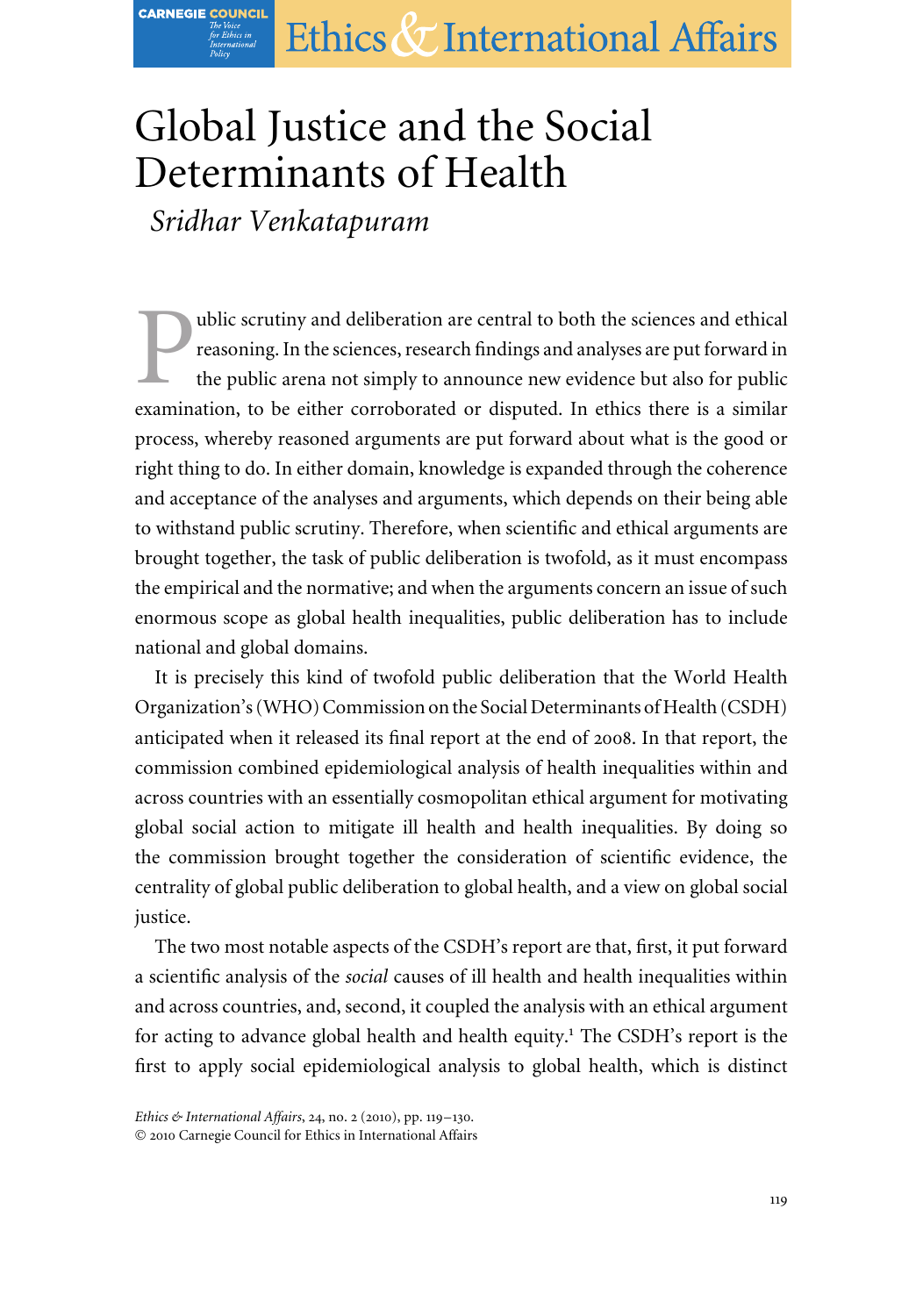from the prevailing analyses of the causes of ill health, which focus on such individual-level determinants as exposures to harmful agents, behaviors, and genetics, or those analyses that overlook social-group differences in health outcomes within countries.<sup>2</sup> Moreover, the commission's justification for addressing ill health and health inequalities within and across countries is grounded in the ethics of justice, as opposed to such reasons as national security or interest, economic growth, charity, or a self-evident ''contain and control'' epidemiological imperative. The moral principle that informs the commission's work is that where one can do something to alleviate avoidable suffering through reasonable means, one should do so.

The CSDH's report appears to be a grand experiment to see whether science, linked with ethics, can motivate global action, and whether the public scrutiny and deliberation that are so central to scientific research and ethical reasoning can meaningfully be brought together in global health policy. Established in 2005 by the late J. W. Lee, then director-general of the WHO, the CSDH had three objectives: to collect and synthesize global evidence on the social determinants of health; assess their impact on health inequity; and make recommendations for action to address that inequity. The commission published its final report at the end of 2008, presenting that evidence as well as asserting that ill health and health inequalities that were preventable by reasonable means were manifest inequities that must be addressed as a matter of social justice. The work of the CSDH and the resultant final report are intended to instigate discussions—within national and international institutions and the global public sphere—as well as to help engender social action and policies to advance health and health equity within and across countries.

Since the final report was released, it has elicited reactions ranging from dismissive journalistic commentary (the *Economist* described its goals as ''quixotic'') to critically engaged scholarly reviews and various government-level conferences.<sup>3</sup> Furthermore, a number of regional institutions and countries around the world, including Argentina, Brazil, Chile, Sri Lanka, and Thailand, are in the process of setting up their own commissions on the social determinants of health and health inequities. England set up a commission in late 2008, and already reported its findings in February 2009. <sup>4</sup> The WHO Regional Office for Europe announced that it will also set up a commission, which will likely give special attention to the great health divide between western and eastern European countries.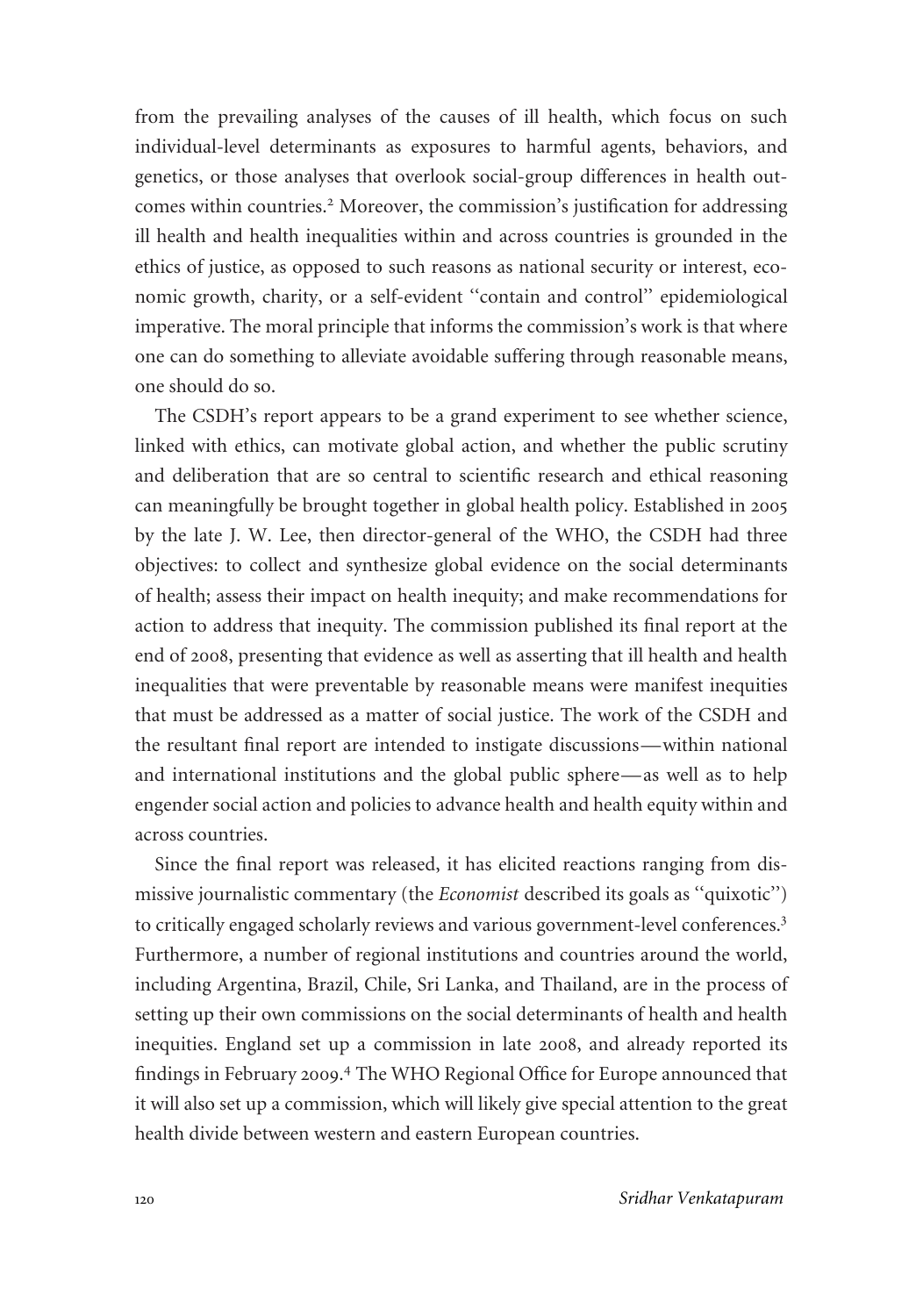Yet the global reaction to the commission's findings, particularly by international institutions and development assistance agencies, seems to be noticeably muted in comparison to the reactions to the previous health-related commissions and reports produced by United Nations/Bretton Woods organizations. In terms of its intentions to shift paradigms, the commission's report stands among some other landmark global reports, such as the 1990 Human Development Report, which introduced the idea of human development and the Human Development Index (HDI); the 1993 World Development Report, which introduced the new health measurement of the Disability Adjusted Life Year (DALY); and the 2001 Report of the WHO Commission on Macroeconomics and Health (CMH), which advocated investing in health systems for the sake of economic growth. Even within a year, ideas such as the HDI, DALYs, and investing in health for growth found numerous advocates within global institutions. In comparison, the central ideas of the CSDH report—namely, the social determinants of health and the social gradient in health—appear to be getting a less enthusiastic reception. It is interesting to consider whether the comparatively different response from institutions that have major influence on national and global health has to do with problems of testimony; that is, whether the scientific status of the epidemiological analysis of social determinants of health is unconvincing—in contrast to the explanatory power of the economic analysis of previous landmark reports—and/or whether the combined scientific evidence and social justice argument does not have sufficient motivational power to move institutions and individuals from maintaining the status quo.

### Social Epidemiology and the Commission

The commission put forward a new analytical framework for understanding and addressing population health issues within and across countries that directly competes with the prevailing approaches to global health policy, which focus on (a) containing specific diseases through ''vertical'' or stand-alone clinical and public health interventions, (b) improving health-systems performance, (c) pursuing cost-effective health interventions that will maximize DALYs, and/or (d) contributing to economic growth. Grounded in the discipline of social epidemiology and based on the collected research of global ''knowledge networks,'' the commission's recommendations for social action span three overarching areas: (1) to improve the conditions of daily living— that is, the conditions in which people are born, grow, live, work, and age; (2) to tackle the ''upstream drivers'' of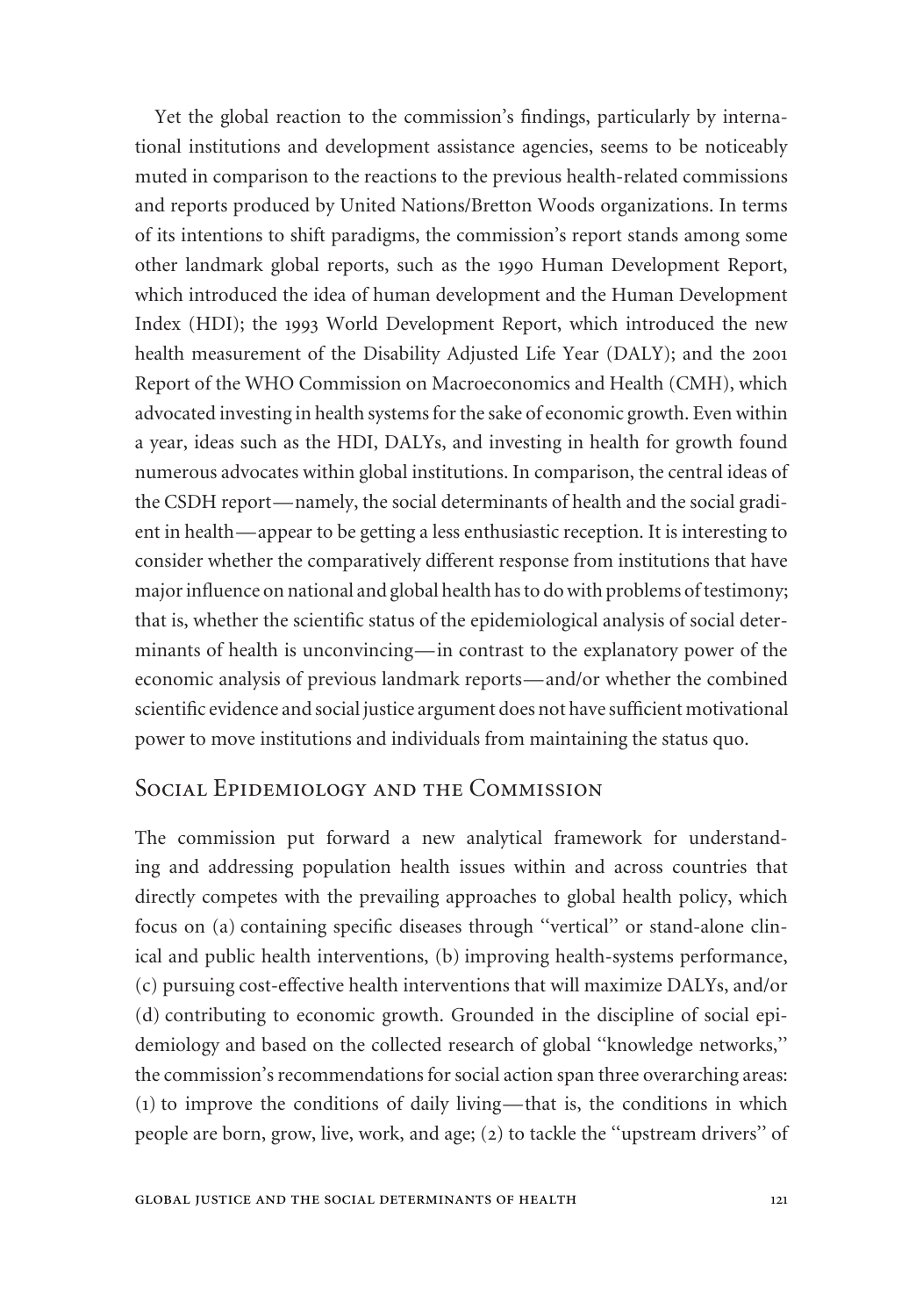those conditions, specifically the inequitable distribution of power, income, and resources; and (3) to measure the problem, evaluate action, and carry out further research. Within these three areas the commission made further, more specific recommendations in twelve areas:

- 1. early child development and education
- 2. healthy places/the living environment
- 3. fair employment and decent work
- 4. social protection across the life course
- 5. universal health care
- 6. health equity in all policies
- 7. fair financing
- 8. market responsibility
- 9. gender equity
- 10. political empowerment
- 11. good global governance
- 12. knowledge, monitoring, and skills

Clearly, the commission's policy recommendations are quite general given the need to identify a framework and policy recommendations that are relevant and applicable to people throughout the world. As recognized by some governments taking up the commission's recommendations, such as in Latin America, Europe, and Asia, national or regional strategies to advance health and health equity require contextual analysis across the identified areas. Indeed, local commissions may find other areas for social action that are more immediately relevant determinants of health.

Underlying the commission's recommendationsfor policies toimprove *health* as opposed to *health care policy* that is confined to the health sector—is a scientific etiological framework that aims to explain the causation and distribution of ill health and mortality across individuals and social groups. The commission's social epidemiological framework contrasts with the ''classic'' model of epidemiology, in which the scope of research on the causes of disease is limited to individual-level factors that include individual biology, individual behaviors, and individual-level exposures to external harmful organisms and particles. These three categories of factors are often metaphorically described as making up a multifactorial ''causal pie'' or links in a ''web of causation.''<sup>5</sup> This individual-level ''biomedical model'' of disease has been increasingly challenged over the past two decades because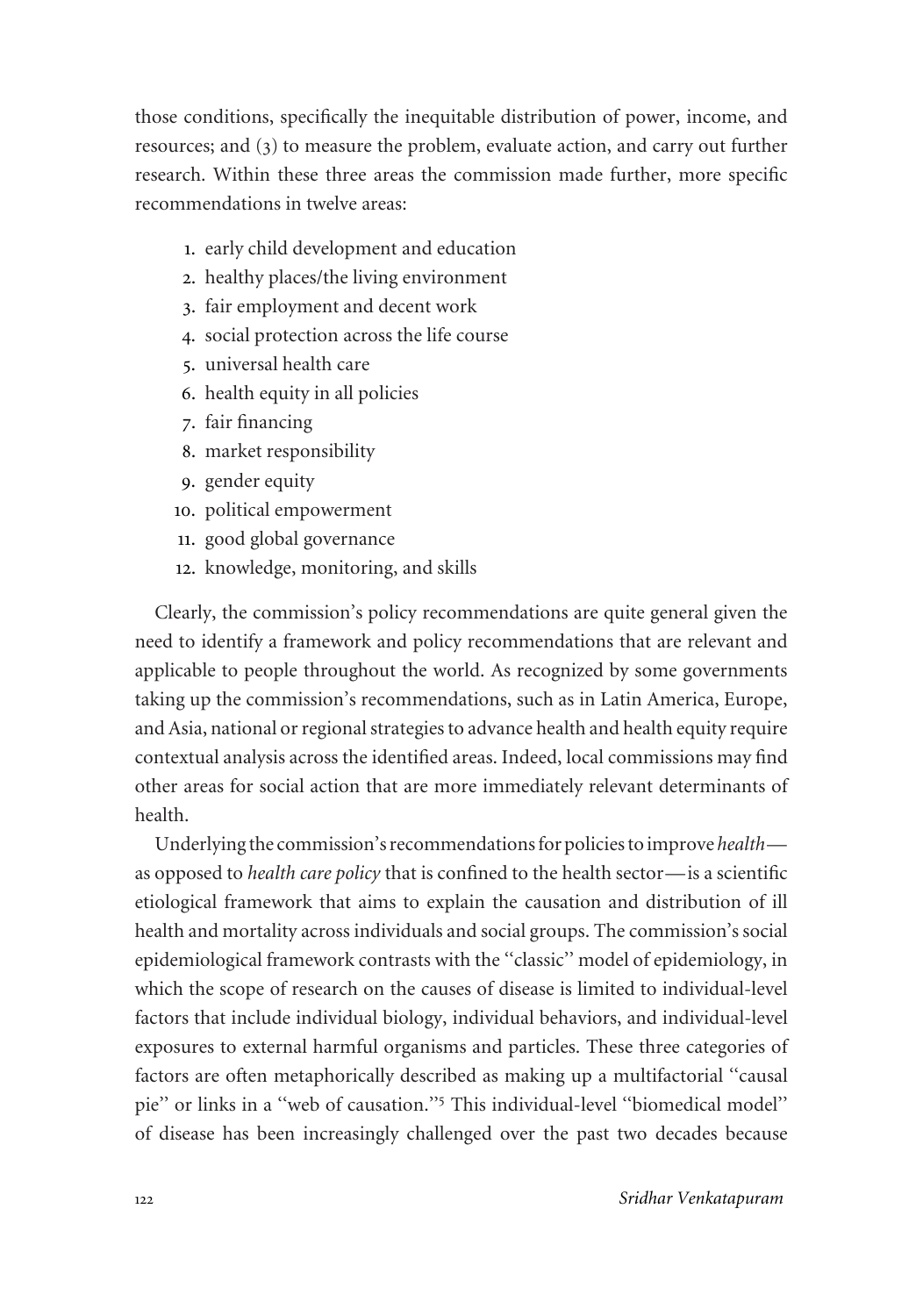of its persistent limitations in fully identifying the causes of many chronic and degenerative diseases, as well as its inability to explain the dynamics and distribution patterns of population-level health.<sup>6</sup> Molecular epidemiology, which digs deeper in the individual, has been promoted as a panacea to the classic model's explanatory limitations. In contrast, social epidemiology, which focuses on supraindividual factors, and the basic tenets of its research have received considerably less public attention—despite their insights and productivity.<sup>7</sup> This may or may not be surprising, depending on one's worldview, as social epidemiology brings together two very politically charged issues: that of the *social causation* of illness and mortality and the *unequal social distribution* of illness and mortality.

Moving away from the classic biomedical model that was dominant in the late twentieth century, social epidemiologists are expanding the causal chain *outward* from the proximate individual-level factors to include the causes of the proximate causes and their discrete and cumulative effects throughout the life cycle, starting from the womb. Social epidemiology also expands the causal chain *upward* to incorporate multiple levels of factors; that is, the political, economic, and social policies and processes that affect health are being quantified and integrated into an epidemiological model of causation and distribution of illness and mortality in individuals and groups. This bridging or integrating of the social and the biological has been characterized as a "Chinese boxes" paradigm.<sup>8</sup> The metaphor aims to reflect the understanding that an individual's health is determined by multiple and increasingly distal factors, which at the same time profoundly shape the immediate context or the more proximate factors. Representing the first truly global application of social epidemiology, the commission articulated the causal nested framework in the following way:

- 1. The conditions of daily life in which individuals are born, grow, live, work, and age determine their experience of morbidity and length of life span.
- 2. These daily living conditions produce proximal determinants, such as exposures to harmful substances and biological risks; availability of material needs, such as food, potable water, shelter, and health care; as well as social environments that affect psychobiological pathways and health-related behaviors.
- 3. These daily conditions in turn have structural drivers or ''causes of causes''— the economic, social, and political conditions that, together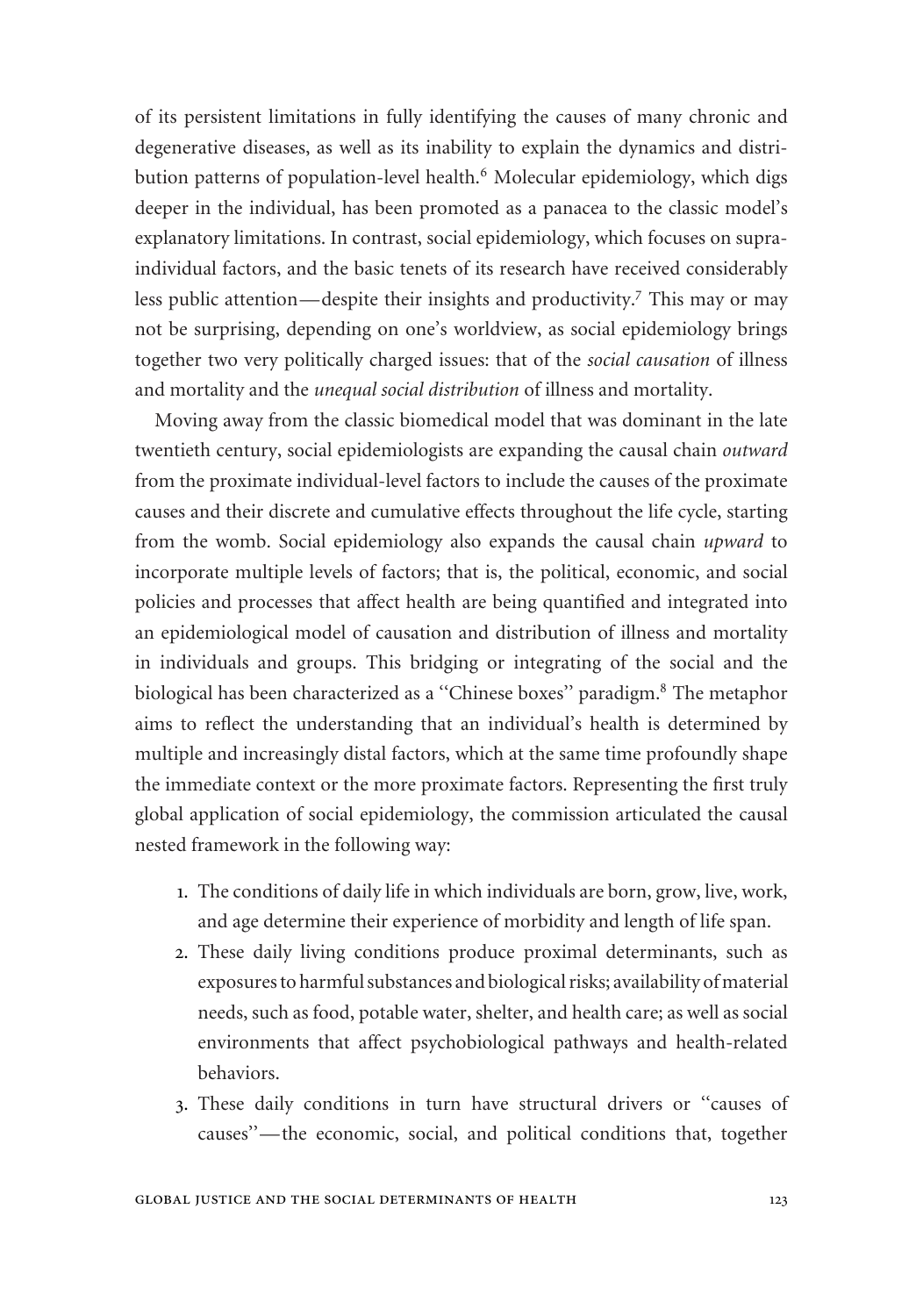with background social and cultural norms, create and distribute the proximate causes across individuals and social groups.

The starting position of social epidemiology is that individual-level factors do not provide sufficient causal explanations for the significant health differences between groups of human beings defined by such social characteristics as nationality, education, income, occupation, gender, race/ethnicity, or geographical residence. The hypothesis is that factors created by the social environment have a significant influence in the causal pathways to illness in individuals and unequally distribute ill health across social groups. In a similar vein, the commission started from the premise that there is no biological causal explanation for the marked differences in life expectancies across countries; for example, the gross inequality in life expectancy between the Japanese (eighty-three years) and Malawians (forty-eight years) cannot be explained by differences in biological endowment. Rather, the commission argues that differences in life expectancies and health profiles are determined by social environments—by economic, political, and social policies and processes driven by social and cultural values that create and distribute the daily conditions of life.

Importantly, social epidemiological research not only explodes outward the classic model of epidemiology, but the research findings also militate against various social consequences of applying the biomedical model. Some of these social consequences include the narrow focus on providing health care and behavior change as the primary avenues to improve health; being inattentive to social group inequalities in health; exaggerating individual volition in health outcomes; and focusing on the material poverty of the most disadvantaged while ignoring psychosocial environments producing ill health in the entire population. Such drawbacks of an exclusively individual-level analysis are not a concern just for domestic health policies but also for global health policies, which can include, inter alia, development assistance for health programs, transnational health policies, or domestic health policies addressing extraterritorial health threats.

One of the seminal bodies of evidence that challenges the dominance of the classic model and its social consequences has come out of the Whitehall studies in England, led by Sir Michael Marmot, who also served as chair of the WHO commission. In the initial and follow-up Whitehall studies, conducted since the 1970s, researchers have observed a continuous and downward-sloping gradient in health achievements that parallel employment grades across British civil servants.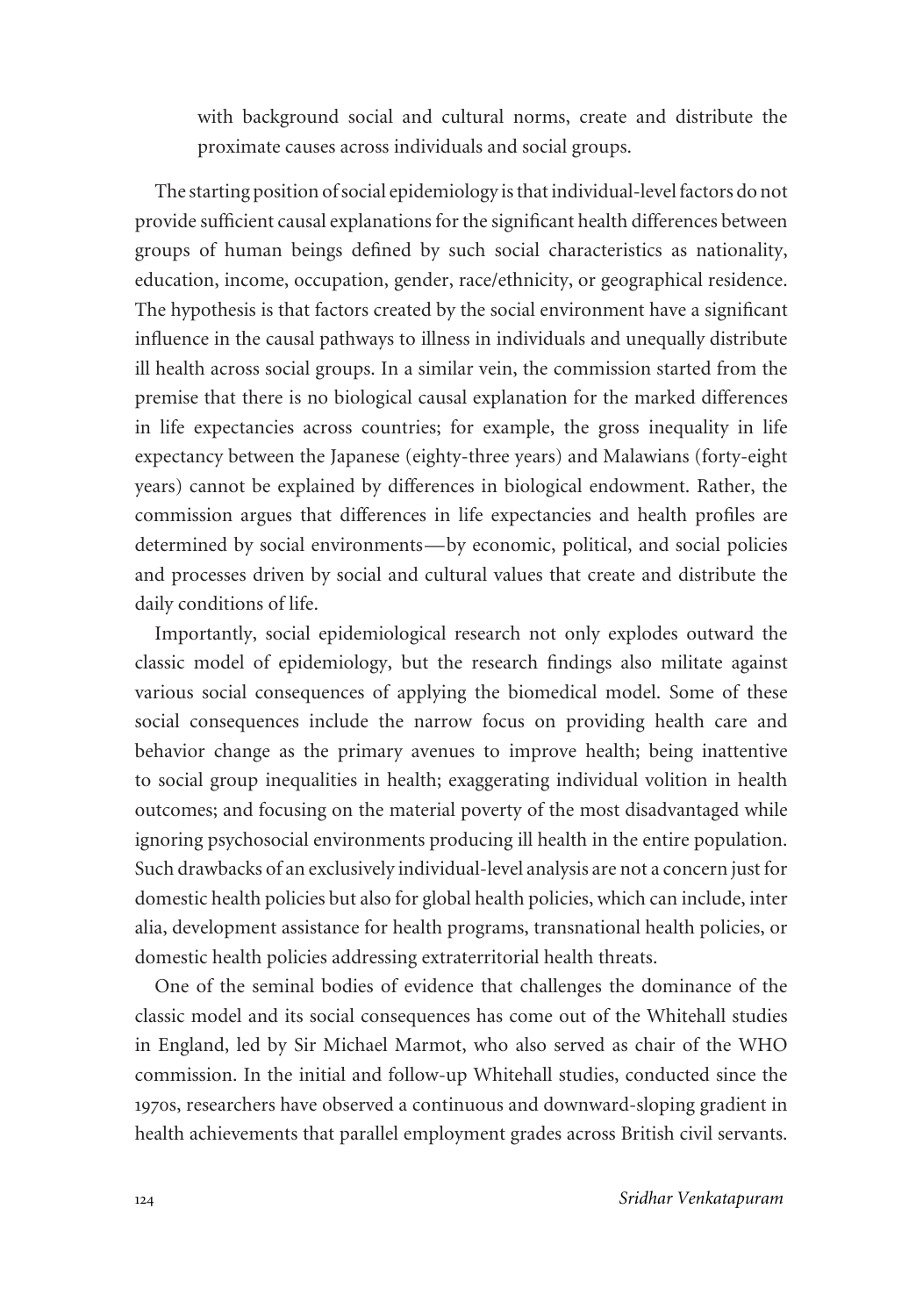Because all civil servants have access to health care, earn above living wage, and are not genetically selected to employment grades, the causes of ill health in individuals and social gradient health pointed to social conditions, particularly psychosocial pathways.<sup>9</sup> The lack of autonomy/agency (''control'') and social support has been shown to affect neuroendocrine pathways leading to disease. It has been further shown that these two psychosocial factors are distributed unequally across the employment grades.<sup>10</sup>

Following the Whitehall studies, the social gradient in health achievements has been corroborated as existing across the entire society in every industrialized country, and even in developing countries wherever research has been done.<sup>11</sup> Such evidence of a continuous gradient in health across an entire society serves to undermine the notion that health is simply distributed along a threshold between the ''haves'' and ''have-nots,'' and that the poor health of the richer group is due largely to lifestyle volitional behaviors or still unknown genetic risk factors. The conclusion, however, is not that the factors in classic epidemiology are not causally important, but that identifiable and measurable social factors influence psychobiological pathways to disease in individuals as well as determine the distribution or steepness of the social gradient of health achievements within societies and globally. The Whitehall studies are now part of a broader and growing body of research that examines the causal and distributional effects of social processes on individuals over the life course and on population health over time.<sup>12</sup>

Reflecting the scope and insights of social epidemiology, the commission advocates a paradigm shift that would expand the current scope of analysis and action to include broader social factors: policies that are good for health, not just health care policies. The shift also entails the expansion of the focus on the health of the poor (or ''ultra poor'') to include the health gradient, or the health of the entire population. The expansion of scope, however, should not be understood as a diminution of either the importance of improving health care and health systems or of giving priority to the health of the materially worst off. Furthermore, at the global health policy level, the commission's social epidemiology framework provides a more refined account of the causes and distribution of ill health and health inequalities within and across countries than the blanket explanations of poverty, poor governance, or lack of education. Importantly, the CSDH asserts that the causes and distribution of health inequalities are linked to national as well as transnational social processes and policies. Thus, the commission has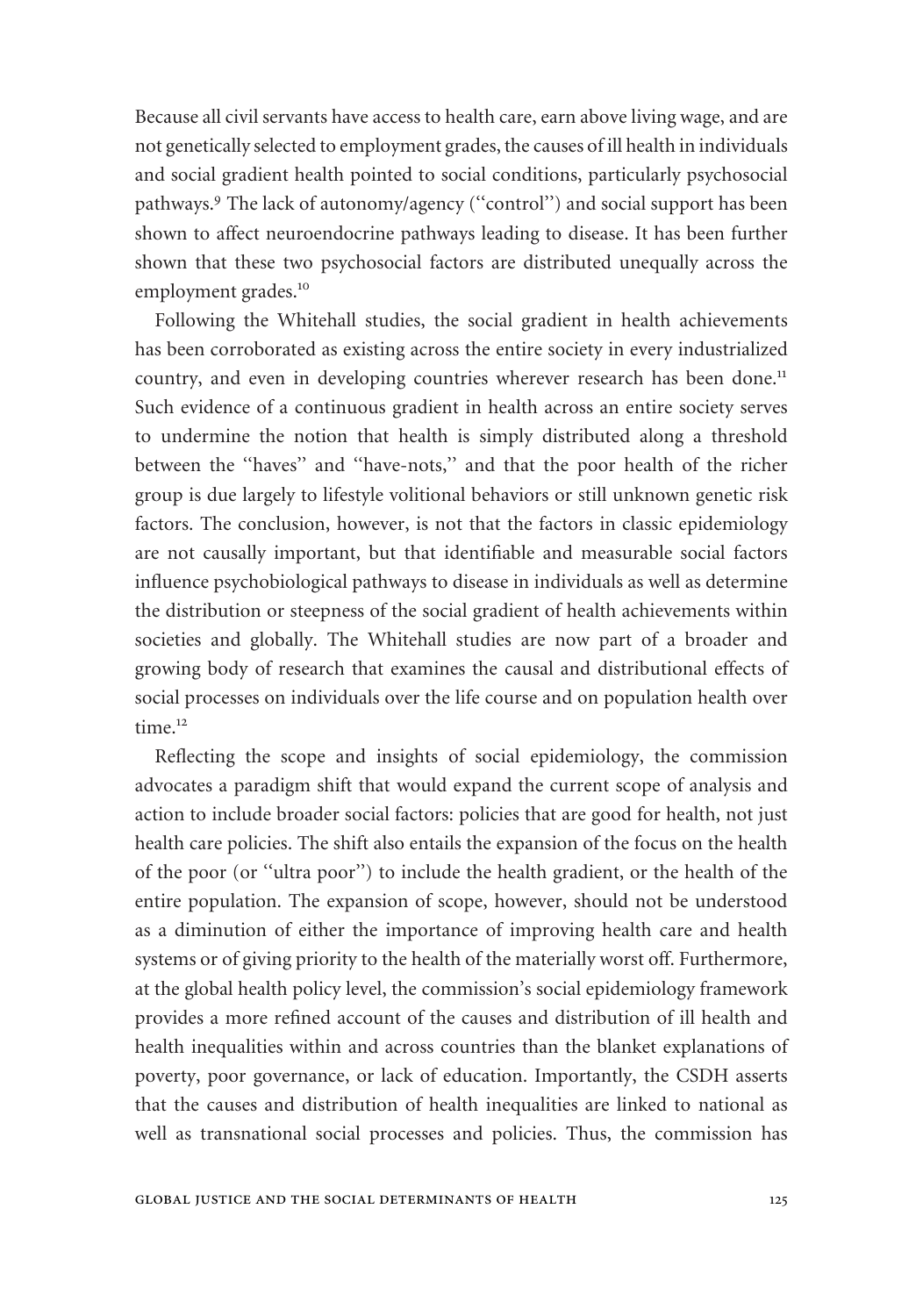expanded the scope of epidemiology even further by including global processes and policies and their underlying global norms and values. For instance, the report presents an analysis of the health effects of global market integration, structural inequities in global trade relations, and transnational corporate influence. The commission makes many recommendations to counteract the negative health effects of such determinants—for example, recommending the inclusion of health impact assessments in any major transnational economic agreement. It also calls for more public sector leadership that aims to protect the public supply and regulate the private provision of health determinants, such as water and electricity, while controlling the market expansion of harmful goods, such as tobacco, alcohol, and cheap energy-dense and nutrient-poor foodstuffs.

The commission's report asserts that health issues in rich and poor countries alike can be examined using a single explanatory model, or ''plane of observation.'' Using one causal model shows that preventable death and morbidity of the most disadvantaged as well as the entire social gradient in health achievements in both rich and poor countries are the result of the way we organize our societies (and the global society) through economic, social, and political policies and practices. This single causal model strongly contrasts with demographic/epidemiological transition models that are applied only at the national level and categorically divide the health issues of rich countries (chronic diseases) from those of poor countries (infectious diseases). A unified social epidemiology model also raises doubts about the robustness of economic models that assert that economic growth causally leads to reductions in health inequalities, and the related proposition that the most cost-effective ''investments'' are to be made in health systems to maximize DALYs or support economic growth. Simply put, the commission's message is that across all countries ill health and health inequalities are significantly determined by broad social factors outside the functioning of health systems, and those factors can be identified and acted upon.

While a thorough stakeholder analysis could be informative, there are several possible reasons why governments, international organizations, and health-related nongovernmental organizations have been muted in their response to the commission's report. First, the commission can be seen as disempowering health specialists by highlighting that the most significant determinants of health fall outside of health care. While the commission recommends universal access to health care, its broader analysis is partly motivated by the fact that in societies where every individual has access to health care, ill health and health inequalities will persist due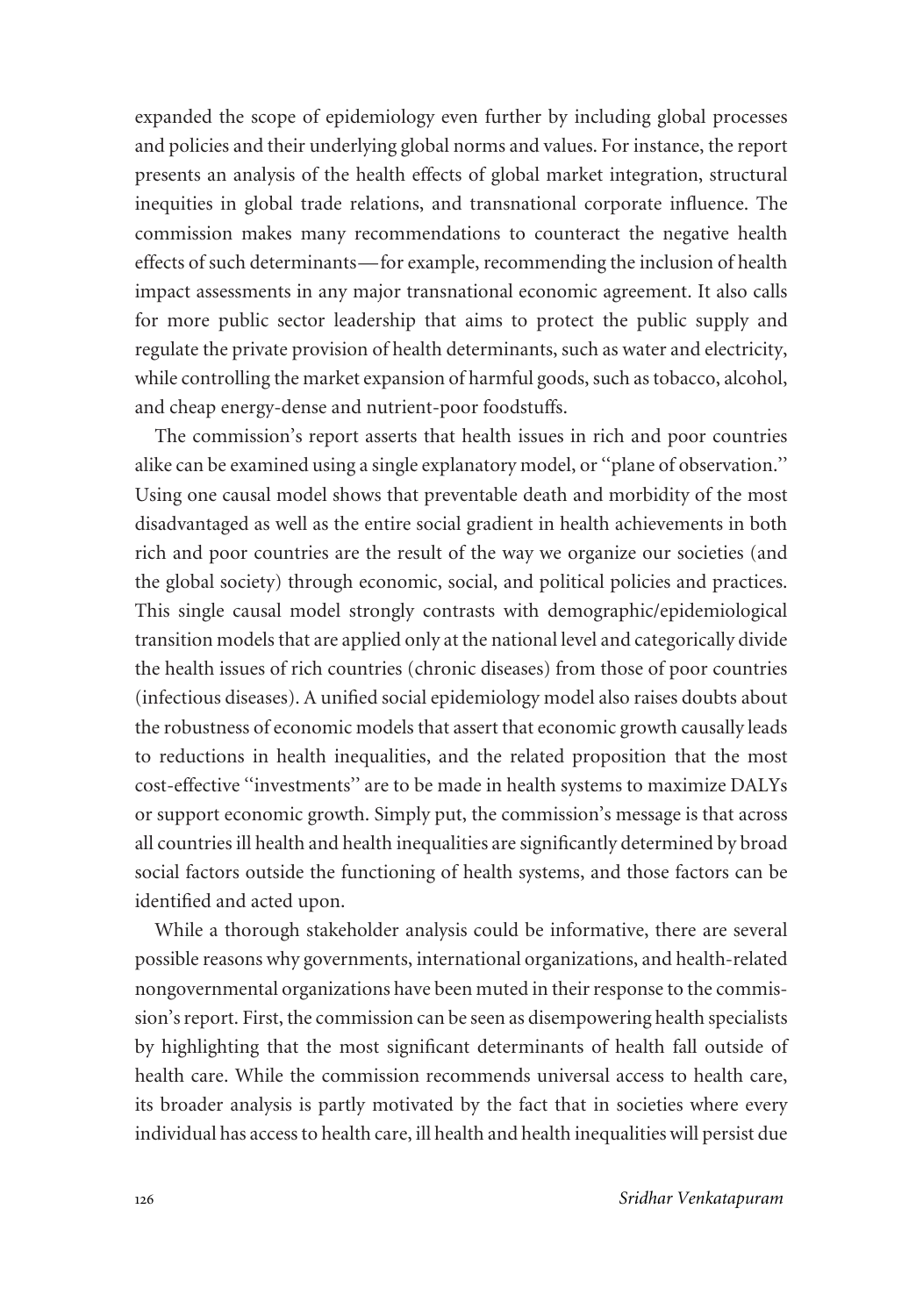to social factors. Health care is necessary but not sufficient to mitigate avoidable ill health and social inequalities in health. Second, the report emphasizes the entire social gradient in health in both rich and poor countries, which seems to take attention away from the worst off. Furthermore, by showing that the health of populations is determined largely by factors outside the influence of national health systems, it becomes difficult to identify which agent(s) is capable and, indeed, responsible for coordinating the appropriate response across numerous government departments and policy spheres. Health professionals in international organizations and research institutions will confront the same problem. Even though health professionals in international organizations, such as the World Bank, are increasingly recognizing the need to move away from vertical disease programs to programs that focus on strengthening health sectors or systems, these conversations about broadening the scope of policies are still only about health care, not health.

While the commission's recommendations raise such uncertainties about coordination and responsible agents, it does not ever suggest that it is misguided to continue to focus on improving health systems or alleviating material poverty; these determinants continue to be causal components within social determinants of health frameworks. As a result, the commission's analysis does not threaten the rationale of ongoing work of health organizations and individual health professionals or the continued focus on ameliorating poverty. In essence, health and poverty specialists are already in line with the social determinants of health framework. Rather, the commission seeks to expand the scope of analysis of health experts beyond health care and encourage non–health sector institutions and policymakers to understand the health effects of their spheres of influence and prioritize health in their own work. It is largely here at the point of motivating action beyond health care by health professionals, and establishing concern for health in nonhealth sectors, where the argument from social justice appears to be most relevant.

### The Ethics of Social Determinants of Health

By locating significant causes of ill health and health inequalities in social phenomena, the commission recasts health inequalities as a central matter of social justice. If social factors are identified as determining such significant aspects of human well-being as mortality and morbidity, the moral responsibility for ill health and health inequalities expands beyond the individual to include social institutions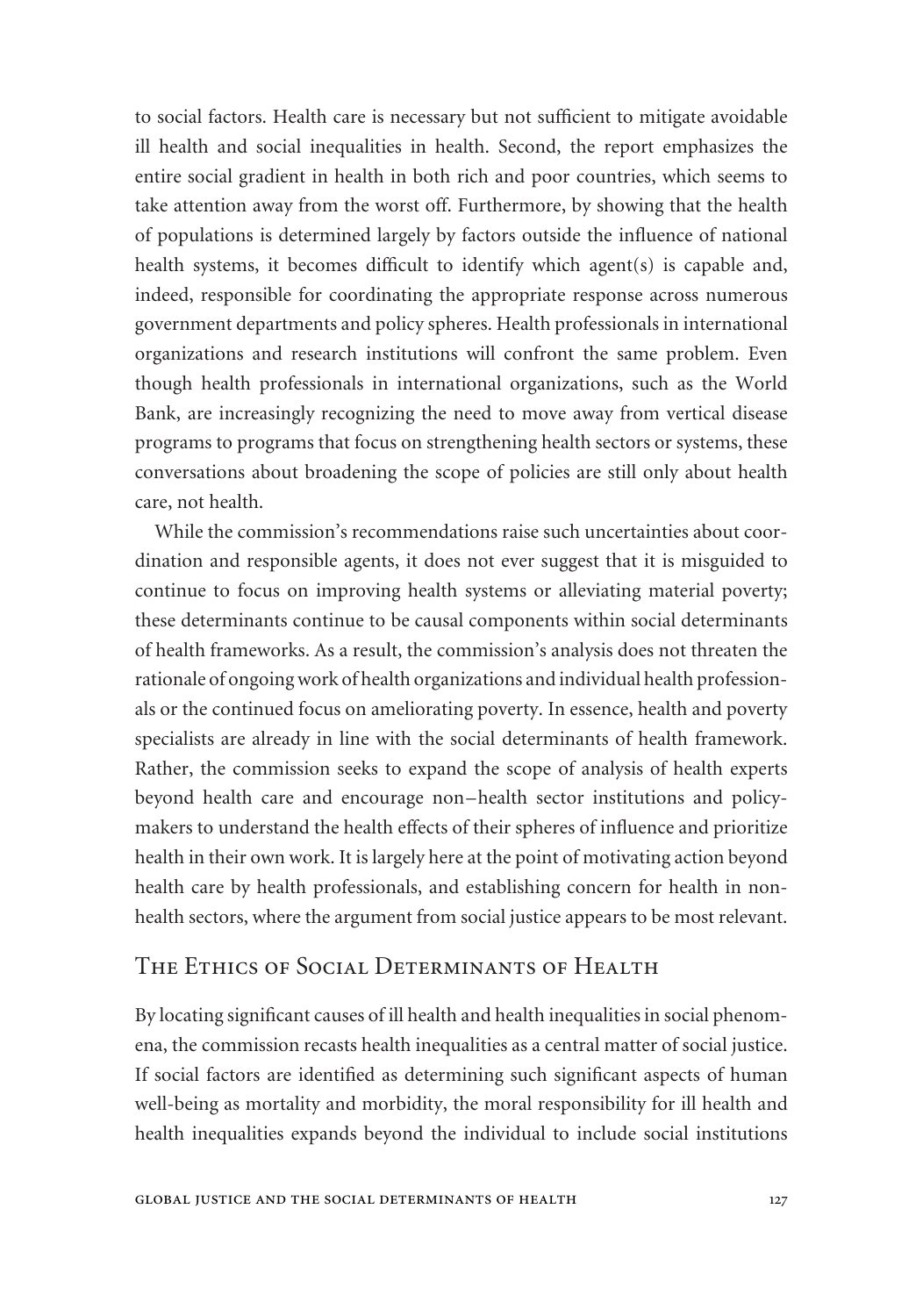and processes. This serves as a rejoinder to decades of concerted efforts in some developed countries to exclude ''the social'' from epidemiology and place the moral responsibility for health onto the individual.<sup>13</sup> Nevertheless, for the commission, identifying the social origins of ill health and health inequalities is a necessary but insufficient step; the commission also asserts that there is a *moral imperative* to mitigate avoidable ill health and health inequalities if it is possible to do so through reasonable means.<sup>14</sup>

It is no coincidence that a similar principle is given an important place in Amartya Sen's arguments for realizing social justice in his *The Idea of Justice*. <sup>15</sup> Aside from his direct role as a member of the commission, Sen's influence on the commission is enormous. Marmot and his colleagues saw an affinity between, on the one hand, the research on the role of autonomy/agency and social interactions on pathways to disease and, on the other hand, Sen's ideas about freedoms and capabilities. In essence, the commission tries to show that the social determinants of ill health and health inequalities are social constraints on human capabilities. Sen's argument that justice requires promoting capabilities and freedoms underlies the commission's message that ill health and health inequalities require social mitigation as a matter of social justice. Sen's long-standing arguments for reconceptualizing development as increasing freedoms and capabilities—in opposition to the predominant view of development as and for economic growth—also emboldened the commission's critique of the idea of addressing health for its instrumental value to economic growth, of the inattention to the social distribution patterns or inequalities in health, and of the role of economic inequalities in producing ill health and health inequalities.

The commission presents ethical justification for social action at the global level by arguing that where one has the power to prevent or mitigate injustice, one has sufficient reason to consider doing so. Sen terms this an ''obligation from effective power."<sup>16</sup> The capacity to mitigate injustice is sufficient enough grounds to consider acting. The commission provides empirical evidence that a whole range of actors, including individuals within national governments and international organizations, have within their power the ability to prevent or mitigate ill health and gross health inequalities within and across countries through acting on the social determinants of health.

Given the expertise behind the commission, disparaging its analysis as unscientific or ''quixotic'' likely either demonstrates a lack of comprehension of epidemiology or is an attempt to belittle the identified ethical obligation for social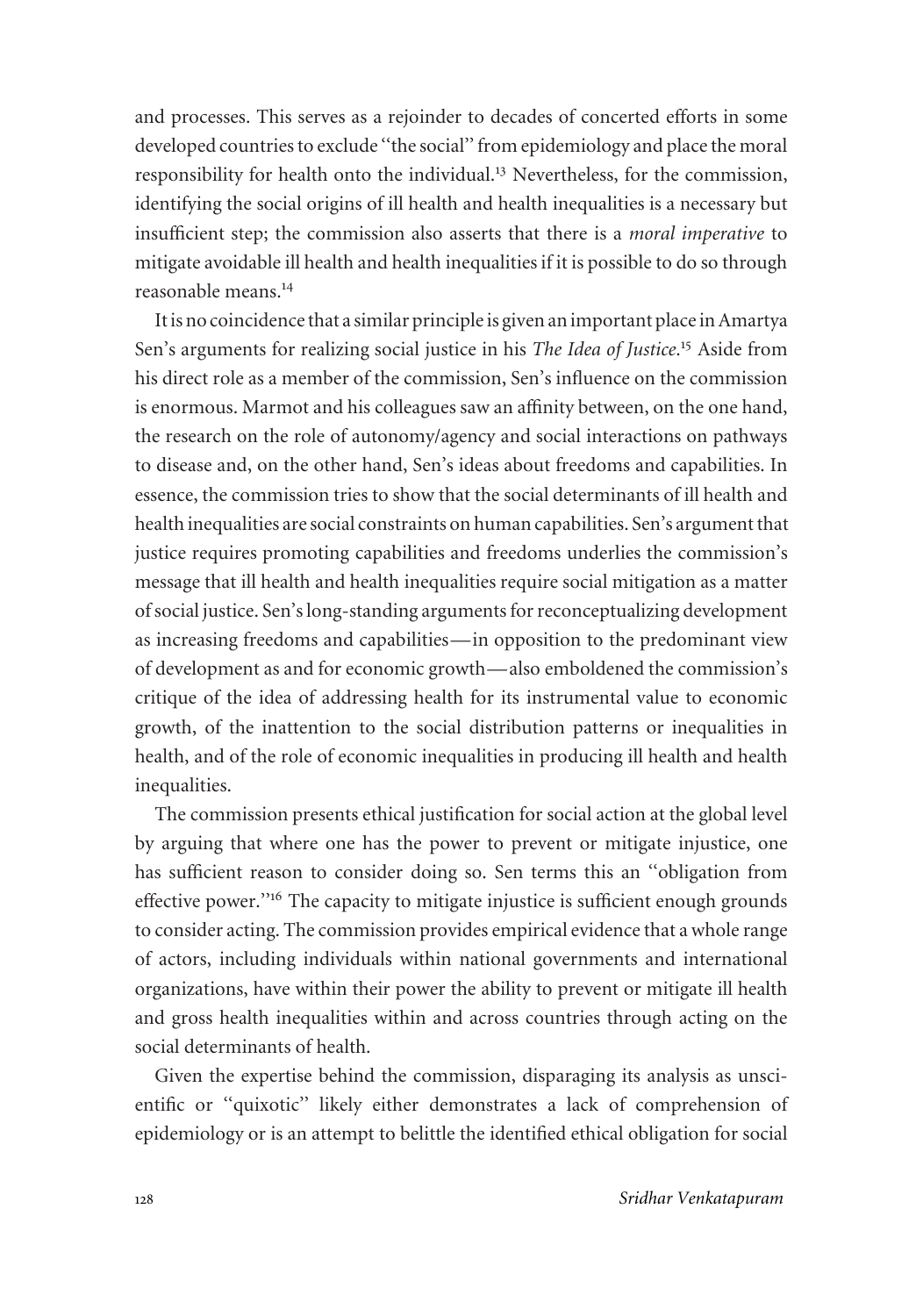action. Indeed, as with any epidemiological study, there should be meaningful scrutiny of the scientific methodology and analysis of the commission's report. However, the acceptance of the commission's framework and recommendations by individuals within national and international institutions is less likely to be a function of the trustworthiness of the science of social epidemiology and the commission's analysis and much more likely to reflect the current state of public reasoning about ethical obligations of effective power. As Sen writes, ''Given what can be achieved through intelligent and human intervention, it is amazing how inactive and smug most societies are about the prevalence of the unshared burden of disability. In feeding this inaction, conceptual conservatism plays a significant role.''<sup>17</sup> The commission breaks with the conceptual conservatism that pervades national and global health policy. However, it is an open question as to whether global public reasoning is sufficiently viable and robust to meaningfully engage and deliberate on the commission's report and then catalyze substantial action on the social determinants of health and health inequalities.

#### **NOTES**

- <sup>1</sup> The report and information about the commission are available at www.who.int/social determinants/en/. <sup>2</sup> Paula Braveman et al., ''World Health Report <sup>2000</sup>: How It Removes Equity from the Agenda for Public
- Health Monitoring and Policy,'' *British Medical Journal* 323 (2001); and C. J. Murray, E. E. Gakidou, and J. Frenk, ''Health Inequalities and Social Group Differences: What Should We Measure?'' *Bull World Health Organ* <sup>77</sup>, no. <sup>7</sup> (1999). <sup>3</sup> ''The Price of Being Well,'' *Economist*, August <sup>30</sup>, <sup>2008</sup>; Tony Blakely, ''Iconography and Commission
- on the Social Determinants of Health (and Health Inequity),'' *Journal of Epidemiology & Community Health* 62, no. 12 (2008); and M. Marmot and S. Friel, ''Global Health Equity: Evidence for Action on
- the Social Determinants of Health,'' *Journal of Epidemiology & Community Health* 62, no. 12 (2008).<br>4 Information about the commission and report is available at the U.K. Department of Health website at www.dh.gov.uk/en/P
- <sup>5</sup> N. Krieger, "Epidemiology and Social Sciences: Towards a Critical Reengagement in the 21st Century," *Epidemiologic Review* 22, no. 1 (2000), pp. 155–63. Also see Kenneth J. Rothman, Sander Greenland, and Timothy L. Lash, *Modern Epidemiology*, 3rd ed. (Philadelphia: Wolters Kluwer Health/Lippincott
- <sup>6</sup> N. Krieger, "Epidemiology and the Web of Causation: Has Anyone Seen the Spider?" *Social Science & Medicine* 39, no. 7 (1994); N. Krieger, ''Theories for Social Epidemiology in the 21st Century: An Ecosocial Perspective,'' *International Journal of Epidemiology* 30, no. 4 (2001); M. Susser and E. Susser, ''Choosing a Future for Epidemiology: I. Eras and Paradigms,'' *American Journal of Public Health* 86, no. 5 (1996); and M. Susser and E. Susser, ''Choosing a Future for Epidemiology: II. From Black Box to Chinese Boxes and Eco-Epidemiology,<sup>''</sup> *American Journal of Public Health* 86, no. 5 (1996).<br><sup>7</sup> Social epidemiology as a distinct discipline is new, as evidenced by the publication of one of its first<sup>7</sup>
- textbooks in 2000, Lisa F. Berkman and Ichiro Kawachi, *Social Epidemiology* (New York: Oxford
- 8 Susser and Susser, "Choosing a Future for Epidemiology: I. Eras and Paradigms"; and Susser and Susser, ''Choosing a Future for Epidemiology: II.'' <sup>9</sup> Though a declining gradient in health achievements parallel to socioeconomic gradient across British
- society had long been observed, the identification of such a gradient within the subpopulation of British civil servants was very surprising and significant. Even after accounting for such behaviors as smoking, diet, and exercise, the gradient in health achievements is still clearly visible. The Whitehall study population, in effect, represented a microcosm of the broader society while allowing researchers to control for the various categories of individual-level factors, which include biology, behaviors, and material exposures and deprivations. See M. G. Marmot et al., ''Health Inequalities among British Civil Servants: The Whitehall II Study,'' *Lancet* 337, no. 8754 (1991); and M. G. Marmot et al., ''Employment